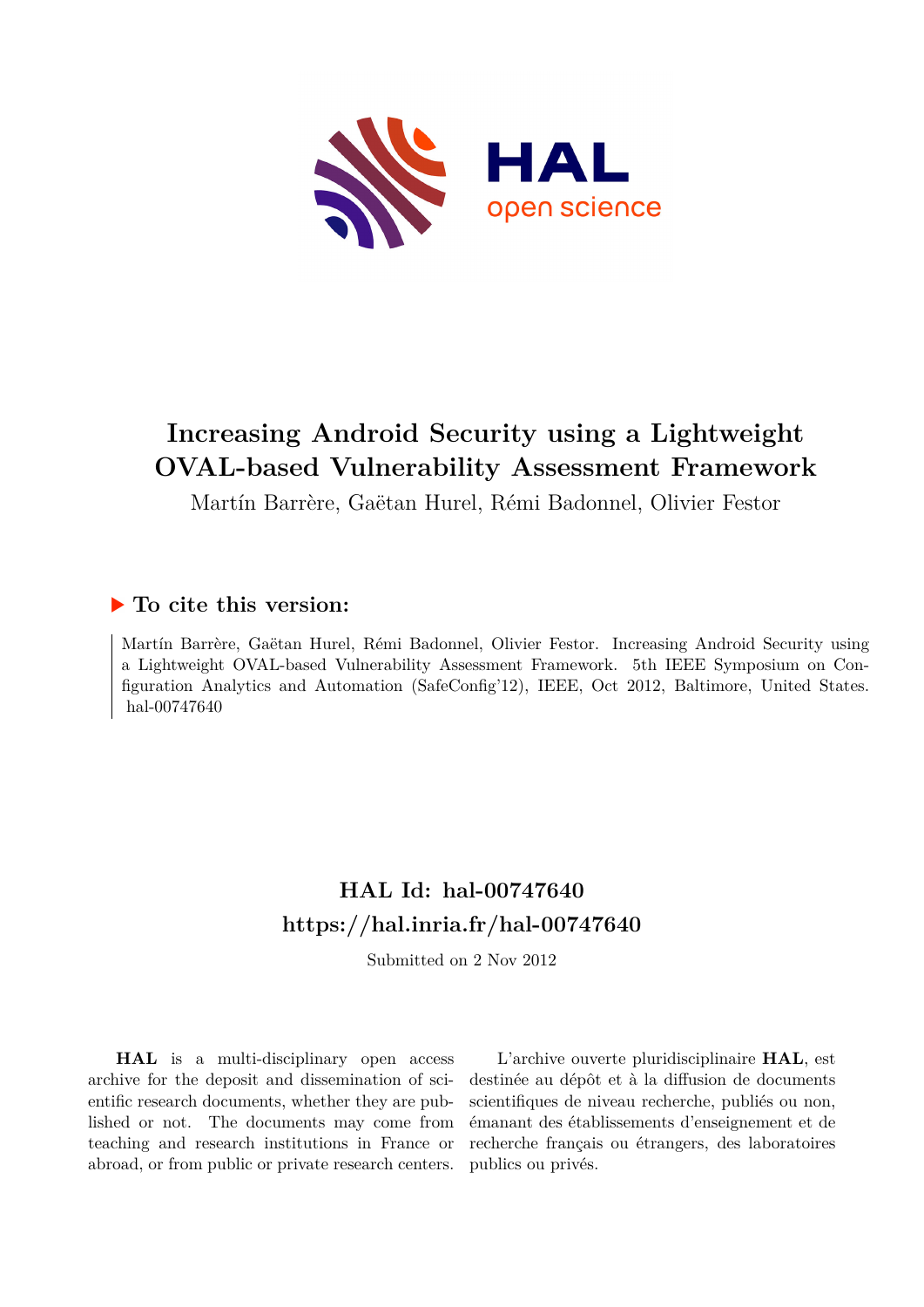# Increasing Android Security using a Lightweight OVAL-based Vulnerability Assessment Framework

Martín Barrère, Gaëtan Hurel, Rémi Badonnel and Olivier Festor

INRIA Nancy Grand Est - LORIA, France Email: {barrere, hurel, badonnel, festor}@inria.fr

*Abstract*—Mobile computing devices and the services offered by them are utilized by millions of users on a daily basis. However, they operate in hostile environments getting exposed to a wide variety of threats. Accordingly, vulnerability management mechanisms are highly required. We present in this paper a novel approach for increasing the security of mobile devices by efficiently detecting vulnerable configurations. In that context, we propose a modeling for performing vulnerability assessment activities as well as an OVAL-based distributed framework for ensuring safe configurations within the Android platform. We also describe an implementation prototype and evaluate its performance through an extensive set of experiments.

#### I. INTRODUCTION

The overwhelming technological advances in the broad sense of mobile computing have made end users to experience real computers in their pockets. Android<sup>1</sup> [1], a Linux-based operating system for mobile devices, is nowadays the election of millions of users as the platform for governing their mobile devices. Only in the first quarter of 2012, worldwide sales of smartphones to end users reached 144.4 million units where Android-based devices leaded the market share owning the 56.1% followed by  $iOS<sup>2</sup>$  with 22.9% [5]. However, despite of the many security improvements that have been done since Android's creation, the underlying operating system as well as services and applications have also evolved providing room for new vulnerabilities. Moreover, the open and barely protected mobile environment facilitates attackers to take advantage of such vulnerabilities. Sensitive data handled by mobile users becomes easily exposed. Under this perspective, managing vulnerabilities is a crucial and challenging task that must be addressed in order to ensure safe configurations and to increase the overall security of the system.

Once a vulnerability is discovered in almost any typical software product, its patch cycle normally describes a time gap until the vulnerability is disclosed, another time span until the patch is available and yet another time span until the end user applies the patch [26]. It is usually during this period that attackers activity takes place. Within the Android environment, this issue gets worse. Android is distributed as open source and device manufacturers and telecommunications carriers customize it in order to provide specific services as well as added value to their customers. When a patch is released by Google, an extra time gap will occur until the manufacturer adapts it to work with its own hardware and another time span will pass until the patch is released by the carrier [31]. In addition to this problem, several application markets allow to fast distribute third party applications with only some security checks expecting that the community identifies and reports malicious software. With thousands of applications in the market, Android users are very likely to encounter malware<sup>3</sup> on their devices [7].

Such scenario imperatively requires solutions for rapidly identifying new vulnerabilities and minimizing their impact. Even though no patch might be available for a new vulnerability at a given time, countermeasures can be taken in order to mitigate the problem until the disclosure of an official patch. In that context, vulnerability assessment mechanisms are highly required in order to increase the vulnerability awareness of the system. In addition, mobile devices usually have limited resources thus optimized lightweight tools should be developed to ensure efficiency without losing functionality. Moreover, there are no current solutions built over solid foundations as well as open and mature standards that foster its adoption and speed up general vulnerability information exchange.

In light of this, we propose a novel approach for increasing the security of the Android platform, though it could be applied over other mobile platforms as well, using the OVAL<sup>4</sup> language [14] as a means for describing Android vulnerabilities. We put forward a mathematical model that supports the assessment strategy and a lightweight framework that efficiently takes advantage of such knowledge in order to detect and prevent configuration vulnerabilities. We also present an implementation prototype as well as an extensive set of experiments that shows the feasibility of our solution.

Finally, the remainder of this paper is organized as follows. Section II describes existing work and their limits. Section III presents our approach for modeling the vulnerability assessment process. Section IV details the proposed framework describing its architecture and the proposed strategy for performing self-assessment activities. Section V depicts the internals of our implementation prototype. Section VI shows an extensive set of experiments and the obtained results. Section VII presents conclusions and future work.

<sup>&</sup>lt;sup>1</sup> Android is developed by Open Handset Alliance, led by Google [11]

<sup>&</sup>lt;sup>2</sup>Apple iOS [3]

<sup>3</sup>Malicious software including virus, worms and spyware among others <sup>4</sup>Open Vulnerability and Assessment Language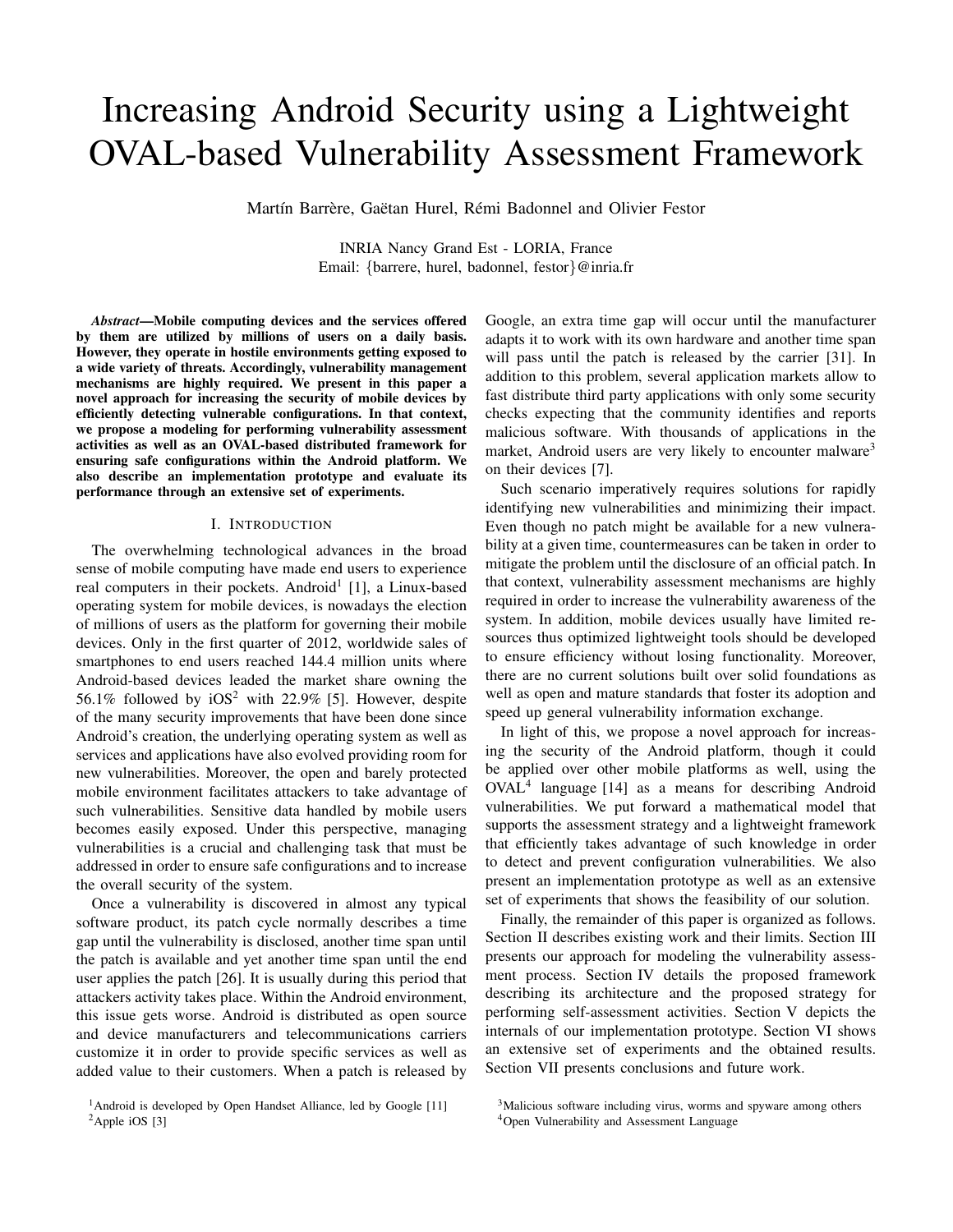#### II. RELATED WORK

Android is an open source operating system that integrates some security features by design. It uses the Dalvik virtual machine [4] for executing end user applications written in Java [13]. It is not the same standard Java virtual machine used in most popular platforms such as Linux, Mac OS X or Windows. It has its own API<sup>5</sup> that is almost the same as the standard one. The Dalvik virtual machine takes the Java application classes and translates them into one or more *.dex* (Dalvik Executable) files generating optimized and smaller code. The internal design of the Android platform provides important security features such as the sandbox execution approach [31]. Such approach executes Android applications within separate instances of the Dalvik virtual machine that in turn are represented by different Linux kernel processes. In order to manage the underlying system resources, Android uses an access control policy based on unique identifiers for each application to ensure that they can not interfere between each other.

Despite of the many security features provided by the Android platform [24], [29], end users still face security threats due to existing vulnerabilities within the system itself, misuse of personal data performed by applications and malicious third party software [23], [25]. Several approaches have been proposed for analyzing Android applications and their risks [22], [27]. These contributions provide a strong support for increasing the security of the Android platform. Nevertheless, vulnerability assessment mechanisms have been barely or not at all discussed. Currently, dozens of security applications exist for the Android platform developed by different providers [7], [10], [16]. However, they generally use private knowledge sources as well as their own assessment techniques, and they do not provide standardized and open means for describing and exchanging vulnerability descriptions within the community.

Much of the work done in vulnerability analysis has defined the assessment infrastructure using its own vulnerability specification language arising compatibility and interoperability problems. Languages such as VulnXML [15] have been developed as an attempt to mitigate these problems and to promote the exchange of security information among applications and security entities. However, these languages are only focused on web applications covering a subset of the existing vulnerabilities in current computer systems. In order to cope with these problems, the MITRE corporation [8] has introduced the OVAL language [14], an information security community effort to standardize how to assess and report upon the machine state of computer systems. OVAL is an XMLbased language that allows to express specific machine states such as vulnerabilities, configuration settings, patch states. Real analysis is performed by OVAL interpreters such as Ovaldi [12] and XOvaldi [21]. Several related technologies have evolved around the OVAL language. NIST [9] is responsible for the development of emerging technologies including

the SCAP<sup>6</sup> protocol [18] and the XCCDF<sup>7</sup> language [32]. The SCAP protocol is a suite of specifications that includes OVAL and XCCDF, and it can be used for several purposes, including automating vulnerability checking, technical control compliance activities, and security measurement. XCCDF is a language for authoring security checklists/benchmarks and for reporting results of checklist evaluation. The use of SCAP, particularly OVAL and XCCDF, not only allows to specify vulnerabilities, but also to bring a system into compliance through the remediation of identified vulnerabilities or misconfigurations. While OVAL provides means for describing specific machine states, XCCDF allows to describe certain actions that should be taken when these states are present on the system under analysis.

Several previous contributions have taken advantage of public vulnerability databases [17] and the use of the OVAL language for performing vulnerability assessment activities in large scale networks [28]. Currently, OVAL repositories offer a wide range of vulnerability descriptions though Android is not yet an official supported platform. In this work, we have instrumented our approach with an experimental OVAL extension for Android within the OVAL Sandbox project [14]. Such extension enables practitioners and experts within the field to specify known vulnerabilities for Android in a machine-readable manner and at the same time, it promotes the exchange and enrichment of Android security information within the community. Our work aims at defining a solution for increasing the security of Android devices by capitalizing Android vulnerability descriptions specified with the OVAL language. Such security advisories are automatically integrated in a distributed architecture where self-assessment activities are performed in order to ensure safe mobile configurations.

#### III. VULNERABILITY ASSESSMENT PROCESS MODEL

The process by which vulnerabilities are assessed is critical for efficiently analyzing a target system and minimizing computation costs at the same time. In this section we present a mathematical model that defines and efficiently supports the vulnerability assessment process. Usually, a vulnerability can be understood as a logical combination of properties that if observed in a target system, the security problem associated with such vulnerability is present on that system. Properties can vary depending on the nature of the vulnerability being described, some examples are: a specific process is running (e.g., httpd), a specific port is open (e.g., 80), the system has a specific version (e.g., 2.6.10.rc). Frequently, one property is required by several vulnerability descriptions and naturally one vulnerability description may require several properties. Under this perspective, the set of vulnerability descriptions that constitutes a knowledge base can be compactly represented by using a boolean pattern matrix PM defined as follows:

<sup>5</sup>Application Programming Interface

<sup>6</sup>Security Content Automation Protocol

<sup>7</sup> eXtensible Configuration Checklist Description Format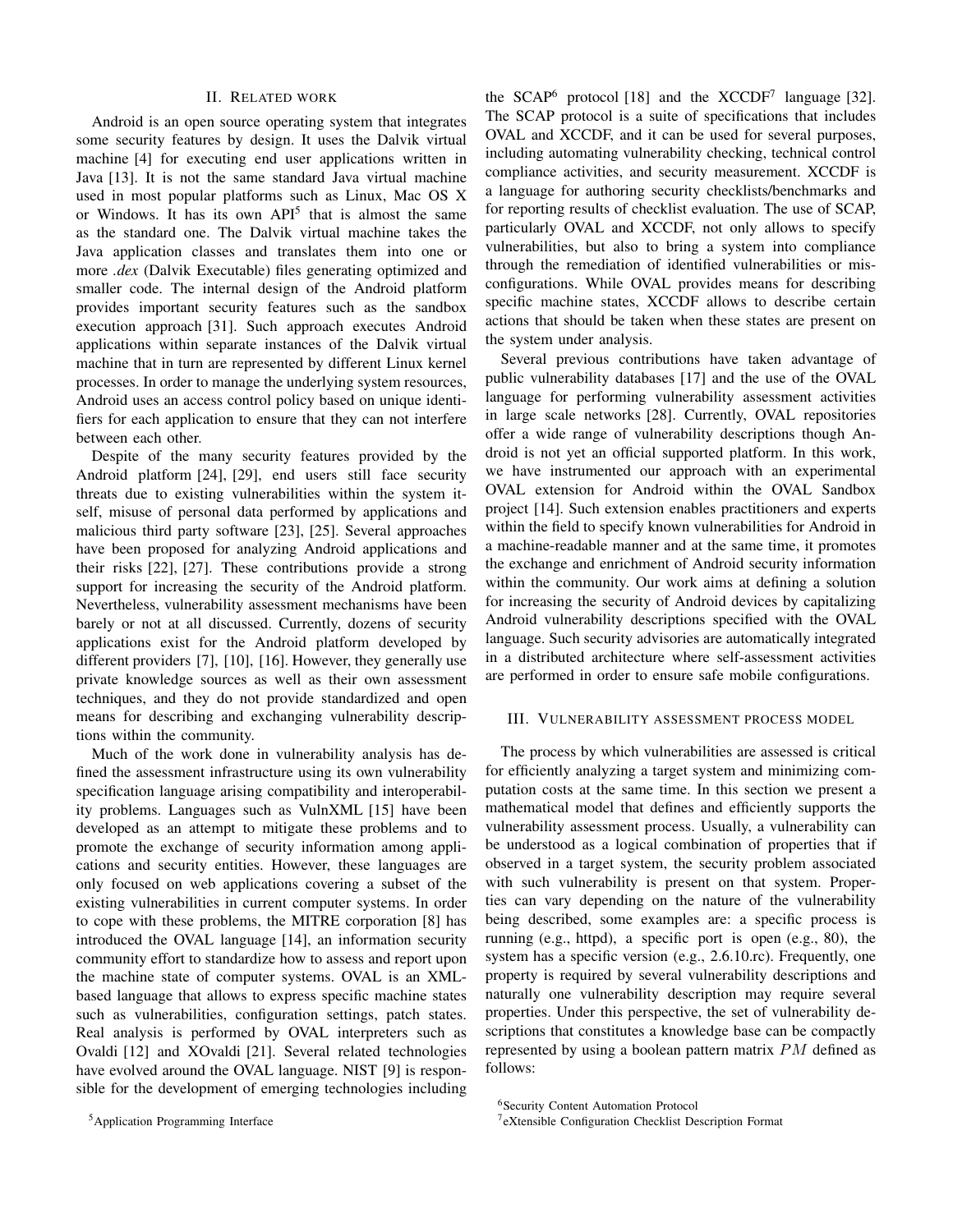$$
PM = \begin{pmatrix} p_1 & p_2 & \cdots & p_n \\ v_1 & a_{1,1} & a_{1,2} & \cdots & a_{1,n} \\ a_{2,1} & a_{2,2} & \cdots & a_{2,n} \\ \vdots & \vdots & \ddots & \vdots \\ a_{m,1} & a_{m,2} & \cdots & a_{m,n} \end{pmatrix} \quad a_{i,j} \in \{0, 1\}
$$

Each matrix row encodes the properties required to be observed for the vulnerability  $v_i$  to be present. Thus, each entry  $a_{i,j}$  denotes if the vulnerability  $v_i$  requires the property  $p_j$ . Considering for instance a scenario with three vulnerabilities  $v_1$ ,  $v_2$  and  $v_3$ , a pattern matrix PM can be built as follows:

$$
\begin{array}{c}\nv_1 = (p_1, p_3, p_5) \\
v_2 = (p_2, p_4) \\
v_3 = (p_1, p_2, p_5)\n\end{array}\n\bigg\} \quad PM_{3,5} = \begin{pmatrix}\n1 & 0 & 1 & 0 & 1 \\
0 & 1 & 0 & 1 & 0 \\
1 & 1 & 0 & 0 & 1\n\end{pmatrix}
$$

The pattern matrix can also provide useful information for performing statistics. The  $vflatten$  operation aggregates the number of times that each property occurs within the whole set of known vulnerabilities. The resulting vector provides an indicator that helps to identify most common properties involved in vulnerabilities. Such indicator provides valuable information that can be used for closer monitoring and controlling critical components changes.

$$
vflatten(PM) = (\sum_{i=1}^{m} a_{i1}, \sum_{i=1}^{m} a_{i2}, \dots, \sum_{i=1}^{m} a_{in})
$$

Other useful metric can be extracted from the pattern matrix when the aggregation operation is performed horizontally, as indicated by hflatten. A column vector is obtained from its application where each entry  $j$  denotes the amount of properties required by each vulnerability  $v_i$ . This metric can be utilized, among other uses, for identifying those vulnerabilities that are most likely affected by changes performed in the environment, thus assessment activities should be taken into account as well.

$$
hflatten(PM) = (\sum_{j=1}^{n} a_{1j}, \sum_{j=1}^{n} a_{2j}, \dots, \sum_{j=1}^{n} a_{mj})^{T}
$$

The state of a system can be encoded in the same manner as done with vulnerabilities, indicating for those properties under control, which ones are present and which ones are not. Thus, a system state is a boolean vector s defined as follows:

$$
s = (s_1, s_2, \dots, s_n) \quad s_i \in \{0, 1\}
$$

Each entry  $s_i$  takes the value 1 if the property  $p_i$  is present in the system and 0 if it is not. Considering these constructs, the results of performing the vulnerability assessment process over a given system is defined by the following equation:

$$
w = hflatten(PM) - [PM * sT] \tag{1}
$$

$$
w = \begin{pmatrix} \sum_{j=1}^{n} a_{1j} \\ \sum_{j=1}^{n} a_{2j} \\ \vdots \\ \sum_{j=1}^{n} a_{mj} \end{pmatrix} - \begin{bmatrix} a_{1,1} & a_{1,2} & \cdots & a_{1,n} \\ a_{2,1} & a_{2,2} & \cdots & a_{2,n} \\ \vdots & \vdots & \ddots & \vdots \\ a_{m,1} & a_{m,2} & \cdots & a_{m,n} \end{bmatrix} \times \begin{pmatrix} s_1 \\ s_2 \\ \vdots \\ s_n \end{pmatrix}
$$

The resulting assessment vector  $w = (w_1, w_2, \dots, w_m)$  denotes the status of each vulnerability  $v_i$  in the target system. The semantic of the vector w is given by the *Kronecker delta* function as follows:

$$
\delta_i = \begin{cases} 0, & \text{if } i \neq 0 \\ 1, & \text{if } i = 0 \end{cases}
$$

A null entry  $w_i$  indicates that the vulnerability  $v_i$  is present in the system while non null values denotes the absence of the corresponding vulnerability. This fact can be understood as a distance metric where a positive value indicates a positive distance between the vulnerability and the target system, and a null distance indicates that the vulnerability is actually in the system. Computing matrix operations in optimized manners constitutes a field that has been studied for years [30]. The integration of the proposed model into real computing systems can take advantage of such expertise providing a compact and efficient representation for performing vulnerability assessment activities.

#### IV. AN OVAL-BASED FRAMEWORK FOR ASSESSING ANDROID VULNERABILITIES

The previous model establishes a well-founded process for assessing vulnerabilities in an efficient manner. By taking advantage of OVAL security advisories, such model can be used for efficiently increasing the security of mobile computing devices. Mobile devices have become a daily useful resource for connecting people, entertainment, working, managing personal data and much more. This fact attracted the attention of legitimate users of these pocket-computers but also from attackers. In only the first semester of 2011, malware for the Android platform has grown at 250% [7]. It is critical to develop open security frameworks that can speed up the knowledge exchange among community users and also being able to take advantage of such information in order to augment their own security. In this section we present our approach for efficiently increasing the security of Android-based devices by automatically evaluating OVALbased vulnerability descriptions and reporting analysis results.

#### *A. Architecture and main components*

We have designed the proposed architecture illustrated in Fig. 1 as a distributed infrastructure composed of three main building blocks: (1) a knowledge source that provides existing security advisories, (2) Android-based devices running a selfassessment service and (3) a reporting system for storing analysis results and performing further analysis. The overall process is defined as follows. Firstly at step 1, the Android device periodically monitors and queries for new vulnerability descriptions updates. This is achieved by using a web service provided by the security advisory provider. At step 2, the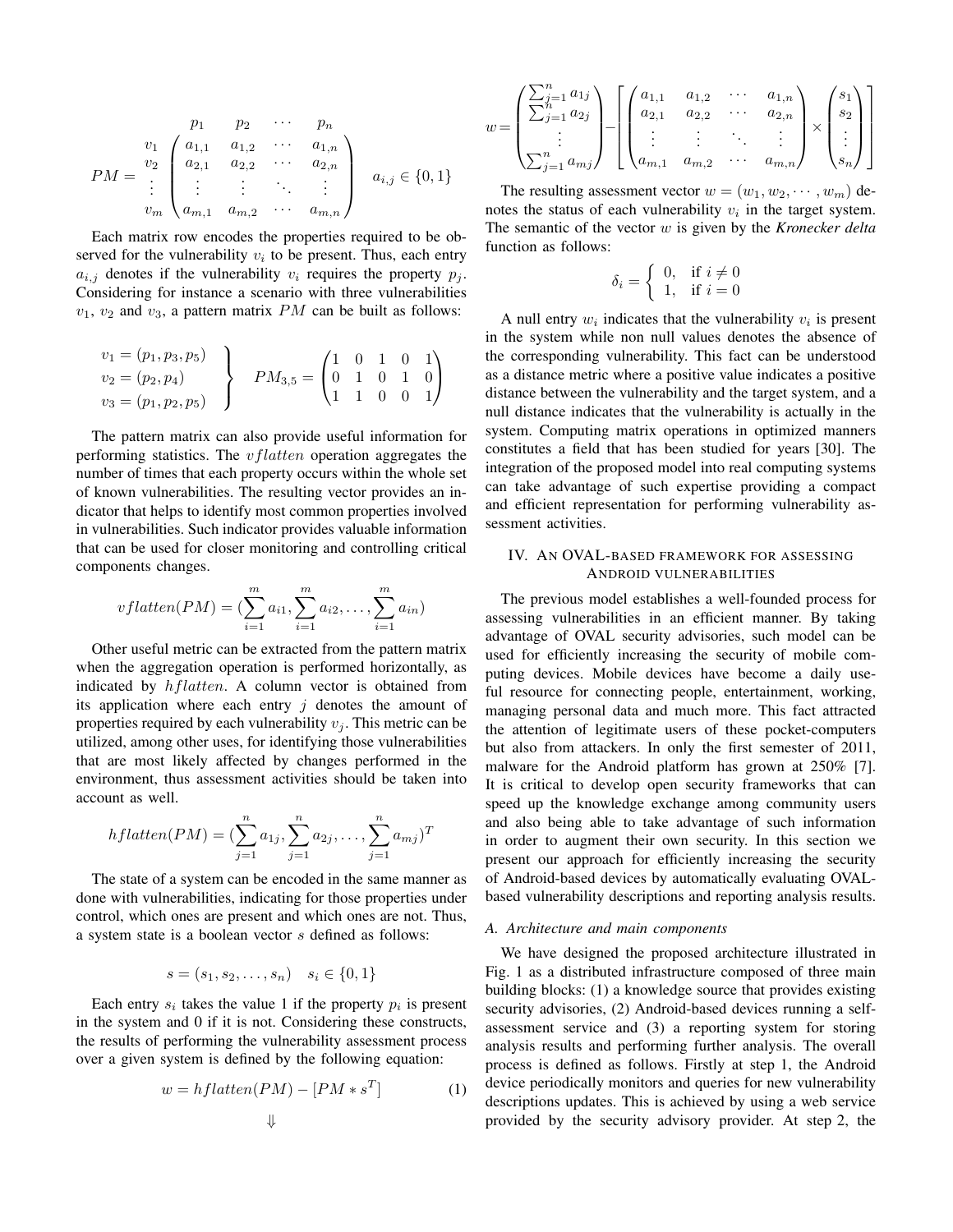

Fig. 1: OVAL-based vulnerability assessment framework for the Android platform

provider examines its database and sends back new found entries. The updater tool running inside the Android device synchronizes then its security advisories. When new information is available or configuration changes occur within the system, a self-assessment service is launched in order to analyze the device at step 3. At step 4, the report containing the collected data and the results of the analyzed vulnerabilities is sent to a reporting system by means of a web service request. At step 5, the obtained results are stored and analyzed to detect potential threats within the Android device. In addition, this information can also be used with different purposes such as forensic activities or statistical analysis.

Within the proposed approach, vulnerabilities are described by using OVAL definitions. An OVAL definition is intended to describe a specific machine state using a logical combination of OVAL tests that must be performed over a host. If such logical combination is observed, then the specified state is present on that host (e.g. vulnerability, specific configuration) [14]. Under a logical perspective, this combination can be understood as a first order formula where each OVAL test corresponds to an atomic unary predicate over that system [19]. The model presented in Section III denotes these predicates as the set of properties  $P = \{p_1, p_2, \ldots, p_n\}$ . P represents all the predicates (OVAL tests) involved in the vulnerability descriptions (OVAL definitions) available within our knowledge source. In this manner, a boolean matrix PM representing each involved OVAL test for each OVAL definition can be easily built in order to perform assessment activities. The selfassessment component depicted in Fig. 1 constitutes a critical building block because it is in charge of orchestrating the entire lifecycle of the framework in an automatic manner. Hence, optimized algorithms for performing self-assessment activities are highly required. In order to achieve this objective, we have designed and implemented a strategy that uses the model presented in Section III for minimizing the system components required to be assessed.

#### *B. Optimized assessment strategy*

Due to the limited resources provided usually by mobile devices, it is important to optimize the use of such elements without losing functionality and performance. The proposed assessment strategy takes this issue into account and minimizes computation costs by using a boolean pattern matrix PM that represents known vulnerabilities and a system state vector s that holds the current system properties. The overall assessment is then efficiently performed using both the pattern matrix and the system vector defined in Section III. Within our approach, two types of events can trigger self-assessment activities: (i) when changes occur in the system and (ii) when new vulnerability definitions are available. Algorithm 1 depicts the overall strategy for treating such events and minimizing the number of OVAL tests to be re-evaluated. In order to explain the proposed algorithm, we put forward an illustrative example that considers both situations and uses the matrix  $PM_{3,5}$  illustrated in Section III. Let consider the property  $p_2 = \{PackP}$  *Package X has version Y* and the system state  $s = (1, 0, 0, 0, 1)$  meaning that only the properties  $p_1$  and  $p_5$  are present in the system. Within the OVAL language,  $p_2$  is described using an OVAL test that involves an OVAL *package object* with its attribute *name = X* and an OVAL *package state* with its attribute *version = Y*.

Let suppose now that an event of type *package updated* has occurred in the system affecting the package *X* (line 1). Usually, a complete evaluation of each OVAL definition involving the OVAL test that describes the property  $p_2$  should be carried out. However, only the truth value of the involved OVAL test for  $p_2$  is required for recomputing the results of all the descriptions affected. In order to achieve this, the objects affected by the event are retrieved (line 2) and compared with the objects related to the system properties (lines 3-4). If the object of one property is seen to be affected (line 5), the property represented by an OVAL test is re-evaluated and reflected in the system state (lines 6-7). Within our example, such optimization point will only assess and change the second entry of the system state s. Due to both events are disjoint (system changes at line 1 and definition update at line 11), we now explain the end of the algorithm for the first case and then we discuss the behavior for the second case. Let suppose that the new value for the package version is *Y* thus the new system state becomes  $s = (1, 1, 0, 0, 1)$ . Once the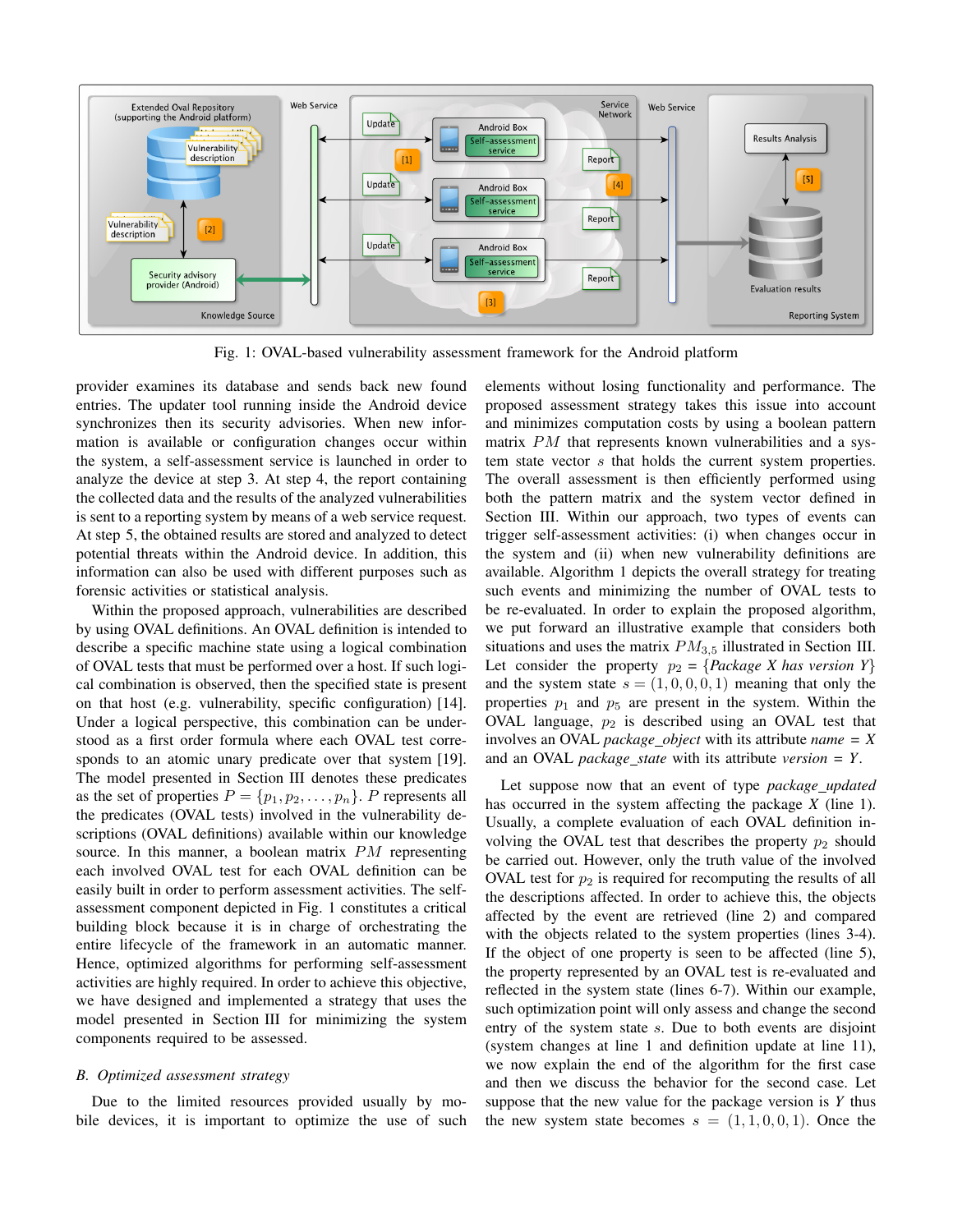|              | Input: Event event, PatternMatrix matrix, SystemState state        |
|--------------|--------------------------------------------------------------------|
|              | <b>Output:</b> Vulnerability List list                             |
| 1            | <b>if</b> event is of type $SystemChange$ <b>then</b>              |
| $\mathbf{2}$ | $objs \leftarrow getAffectedObjectsByEvent(e);$                    |
| 3            | <b>foreach</b> <i>Property</i> $p \in state$ <b>do</b>             |
| 4            | $o \leftarrow getObjectFromProperty(p);$                           |
| 5            | if $o \in objs$ then                                               |
| 6            | $result \leftarrow evaluateProperty(p);$                           |
| 7            | updateSystemState(state, p, result);                               |
| 8            | end                                                                |
| 9            | end                                                                |
| 10           | end                                                                |
| 11           | <b>if</b> event is of type $DefinitionUpdate$ <b>then</b>          |
| 12           | $defs \leftarrow getDefinitionsFromEvent(e);$                      |
| 13           | $props \leftarrow getPropertiesFromDefinitions(defs);$             |
| 14           | <b>foreach</b> <i>Property</i> $p \in$ <i>props</i> <b>do</b>      |
| 15           | if $p \notin state$ then                                           |
| 16           | addEmptyPropertyColumn(matrix, p);                                 |
| 17           | addEmptyPropertyColumn(state, p);                                  |
| 18           | $result \leftarrow evaluateProperty(p);$                           |
| 19           | updateSystemState(state, p, result);                               |
| 20           | end                                                                |
| 21           | end                                                                |
| 22           | <b>foreach</b> Definition $d \in \text{def } s$ <b>do</b>          |
| 23           | addAndLoadDefinitionRow(matrix, d);                                |
| 24           | end                                                                |
| 25           | end                                                                |
| 26           | $w \leftarrow hSumMatrix(matrix) - (matrix * state);$              |
| 27           | index $\leftarrow 0$ ;                                             |
| 28           | <b>foreach</b> <i>Entry</i> $v \in w$ <b>do</b><br>if $v = 0$ then |
| 29           |                                                                    |
| 30           | $vulnDef \leftarrow getVulnDef/index);$                            |
| 31<br>32     | addToOutputList(list, vuhDef);<br>end                              |
| 33           | $index \leftarrow index + 1;$                                      |
| 34           | end                                                                |
|              |                                                                    |

Algorithm 1: Efficient event-based vulnerability assessment algorithm

assessment of the OVAL test for  $p_2$  has been done, the overall assessment result is achieved by performing two operations between boolean matrices (line 26), within our example, as given by Equation 2.

$$
w = \begin{pmatrix} 3 \\ 2 \\ 3 \end{pmatrix} - \begin{bmatrix} 1 & 0 & 1 & 0 & 1 \\ 0 & 1 & 0 & 1 & 0 \\ 1 & 1 & 0 & 0 & 1 \end{bmatrix} \times \begin{pmatrix} 1 \\ 1 \\ 0 \\ 0 \\ 1 \end{pmatrix} = \begin{pmatrix} 1 \\ 1 \\ 0 \\ 0 \end{pmatrix}
$$
 (2)

For each entry in the result vector  $w$  (line 28), we use the *Kronecker delta* function (line 29) in order to detect if the vulnerability represented by that entry is present in the target system. If it is the case, the vulnerability definition is added in the output detected vulnerability list (lines 30-31). Within our example, it can be observed that the change performed in the system has exposed itself to new security risks due to the presence of the vulnerability  $v_3$ .

The second situation involves the arrival of new vulnerability descriptions (line 11). In this case, both the pattern matrix  $PM$  and the system state  $s$  have to be extended so as to cover the new properties involved in the OVAL definitions. In order to achieve this, the new definitions are retrieved from the event (line 12), and the properties involved within such definitions are analyzed (lines 13-14). For each uncovered property (line 15), an extension process must be applied. The extension process for the pattern matrix PM will include new columns with null entries for the new properties within existing vulnerability definitions (line 16). The system state s is extended (line 17) and updated as well with the result of the property assessment (lines 18-19). It is important to notice that the arrival of new vulnerability definitions does not imply changes on the system and that the assessment results for known properties are already loaded in the system state, thus there is no need to re-evaluate them again. Finally, for each new vulnerability definition (line 22), a new row is added in the pattern matrix  $PM$  indicating the required properties for that vulnerability to be present (line 23). The final assessment procedure is then performed in the same manner as explained in the first situation (lines 26-34). The proposed strategy constitutes a critical part of our framework and it has been integrated into our implementation prototype, which is the heart of the next section.

#### V. IMPLEMENTATION PROTOTYPE

In order to provide a computable infrastructure to the proposed approach, a running software component inside Android capable of performing self-assessment activities is required. Currently, 60.3% of Android users operate their devices using *Gingerbread* (versions 2.3.3 to 2.3.7, API level 10) and a total of 79.3% operate versions starting at 2.3.3 until its last release *Jelly Bean* (version 4.1, API level 16) [2]. Our implementation prototype has been developed to be compliant with Android platforms starting at version 2.3.3, thus covering almost 80% of the Android market share. In this section, we describe the prototyping of our solution as well as the high-level operation performed during the assessment activity.

The implementation prototype has been purely written in Java [13] and is composed of four main components: (1) an update system that keeps the internal database up-to-date, (2) a vulnerability management system in charge of orchestrating the assessment activities when required, (3) an OVAL interpreter for the Android platform and (4) a reporting system that stores the analysis results internally and sends them to an external reporting system. Fig. 2 depicts the main operational steps performed during the self-assessment activity and the connection with the mentioned four main components. The prototype is executed as a lightweight service that is running on background and that can be awakened by two potential reasons. The first one is that the update system in charge of monitoring external knowledge sources has obtained new vulnerability definitions; the second one is that changes in the system have occurred hence it is highly possible that some vulnerability definitions need to be re-evaluated. The prototype is still in an early development phase so we only cover some system events such as when a package has been installed.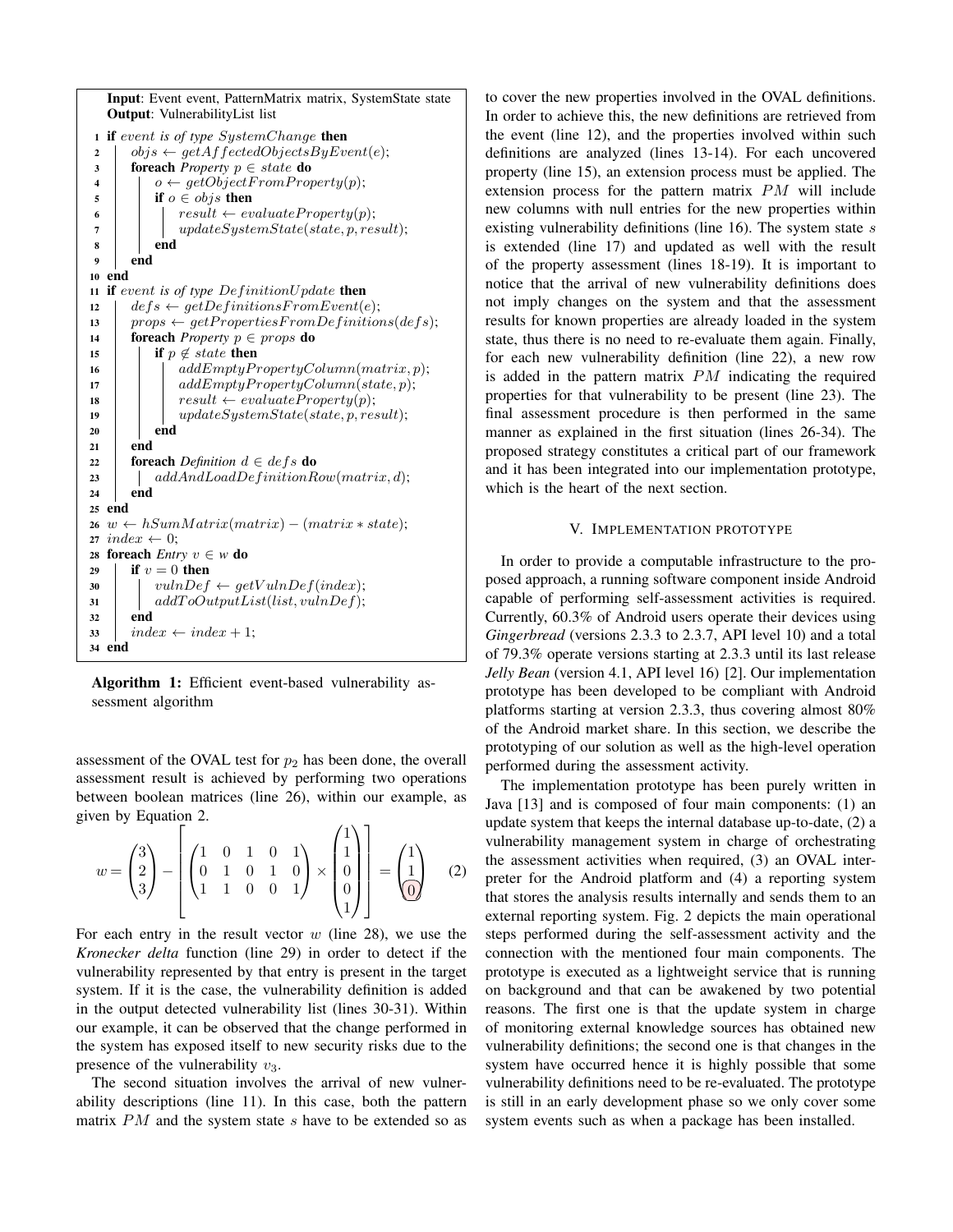

Fig. 2: Self-assessment service high-level operation

In order to be aware of these two potential self-assessment triggers, two listeners remain active as shown at step 1. The updater listener listens the vulnerability database updater component and will be notified when new vulnerability definitions become available. The event bus listener uses the Android broadcast bus to capture notifications about system changes. If new vulnerability definitions are available or system changes have been detected, a vulnerability definition selection process is launched at step 2. This process is in charge of analyzing the cause that has triggered the self-assessment activity and deciding which assessment tasks must be performed by actually implementing the Algorithm 1. At step 3, the vulnerability manager component uses the services of XOvaldi4Android in order to perform the corresponding assessment activity. At step 4, the results of the assessment are stored in the internal results database and sent to the external reporting system by performing a web service request. Finally, a local notification is displayed to the user if new vulnerabilities have been found in the system.

XOvaldi4Android plays a fundamental role within the proposed framework because it is in charge of actually assess the Android system. XOvaldi4Android is an extension of XOvaldi [21], a multi-platform and extensible OVAL interpreter. We have ported the XOvaldi system to the Android platform obtaining a 94 KB size library. We have used the Eclipse development environment and the ADT plugin [2] for Eclipse to easily manage development projects for Android. The interpreter uses the JAXB<sup>8</sup> technology [6] for automatically generating its internal OVAL-based data model. This technology provides means not only for modeling XML documents within a Java application data model but also for automatically reading and writing them. Such feature provides to the interpreter the ability to evolve with new OVAL versions as well as extensions, in this work for the Android platform,

with almost no developing cost. As shown in Fig. 2, the high-level operation performed by XOvaldi4Android follows the same assessment process proposed by OVAL. In order to provide extensibility features, the interpreter decouples the analysis of the OVAL structure from the actual collection and evaluation activities by using a plugin repository. While the former is implemented as the core of the interpreter, each plugin provides injectable functionality (collection and evaluation) for the specific type of OVAL test it was built for. In this manner, declarative extensibility of the interpreter is achieved by automatic code generation using the JAXB technology and functional extensibility is supported by its plugin-based architecture.

#### VI. PERFORMANCE EVALUATION

Devices with limited resources imperatively require welldesigned and optimized software that take care of such elements. In this section we present an analytical evaluation of the proposed mathematical model as well as a technical evaluation that involves a comprehensive set of experiments showing the feasibility and scalability of our solution.

#### *A. Analytical evaluation*

Within the proposed approach, the vulnerability assessment process is governed by Equation  $(1)$ . Given n as the number of system properties being monitored and  $m$  the number of available vulnerability definitions, the complexity of computing the result vector w is  $n \times m$ . Considering the worst case  $(n = m)$ , the complexity is  $O(n^2)$ . Being hflatten(PM) a known value, the number of operations performed during the process are *n* boolean multiplications plus  $n - 1$  integer sums for each vulnerability definition. Then, the total number of boolean multiplications is  $m \times n$  and the total number of integer sums is  $m \times (n-1)$ . Hence,  $m \times (n + (n-1)) \approx n^2$ arithmetic operations are performed for assessing the entire knowledge repository in the worst case.

Considering a knowledge repository with 1000 vulnerability definitions involving 1000 different system properties, the size of the pattern matrix  $PM$  is  $10^6$ . This means that the assessment process defined by the model will perform  $10^6$  arithmetic operations for assessing the entire knowledge base. Considering MFLOPS<sup>9</sup> as the performance measure, though boolean and entire operations are cheaper than floating point operations, the assessment requires 1 MFLOP. Within our experimental devices *Samsung Galaxy Gio* running Android 2.3.3, we have measured an average of 8.936 MFLOPS. With this information, we can infer that a dedicated application of our strategy over a  $10^6$  size matrix takes less than 1 second in almost any standard Android-based device.

Moreover, latest models may achieve more than 100 MFLOPS meaning that a knowledge source of 10000 vulnerability definitions involving 10000 different properties could be mathematically assessed in less than 1 second. Currently, the OVAL repository [14] offers 8747 UNIX vulnerability

<sup>8</sup> Java Architecture for XML Binding

<sup>&</sup>lt;sup>9</sup>Million Floating Point Operations Per Second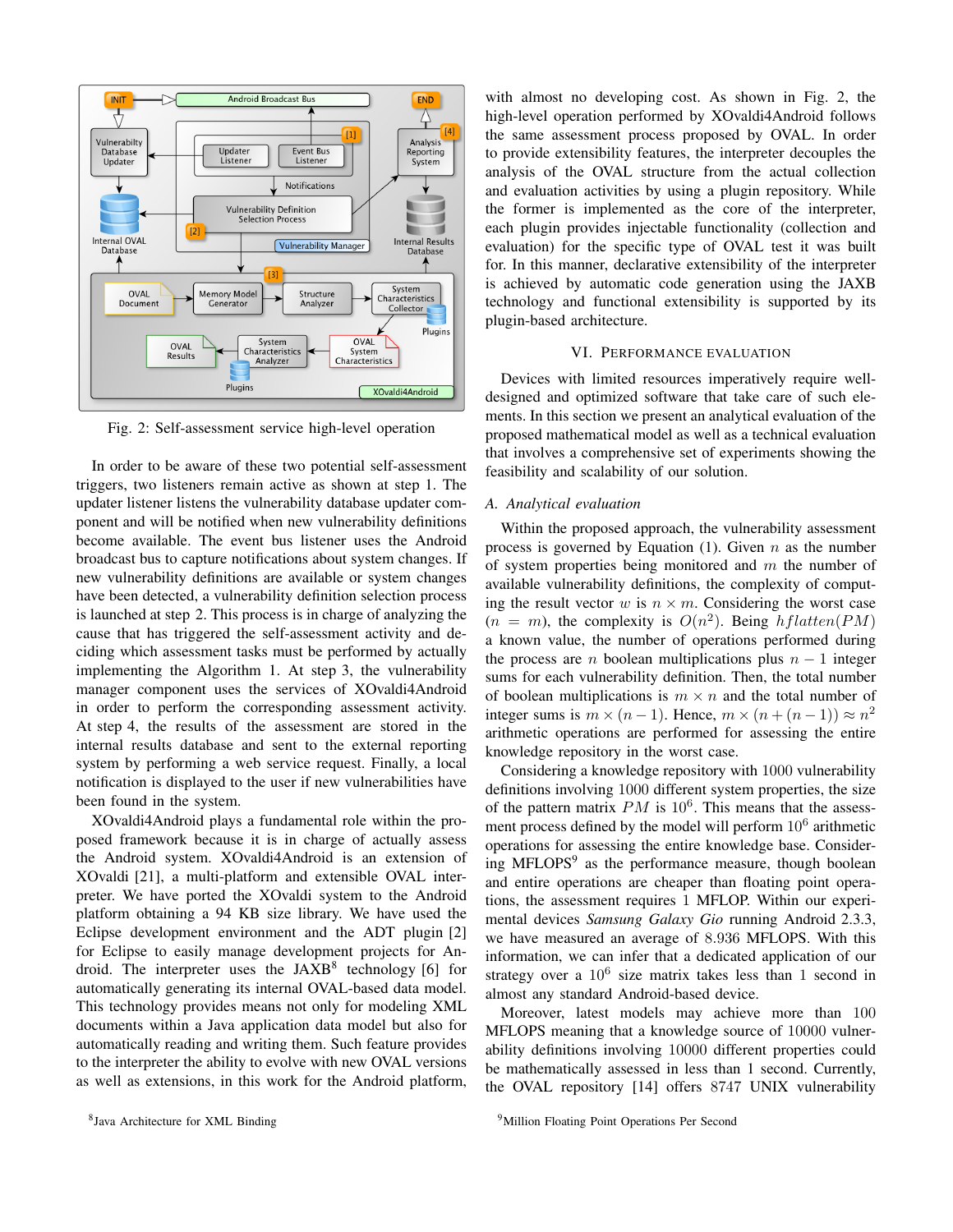

Fig. 3: Scalability statistics in a simulated environment

definitions including all versions and families after years of contributions made by the community. Such scenario provides real facts making the proposed approach highly suitable for efficiently performing vulnerability assessment activities.

#### *B. Technical experimentation*

We have performed several experiments in order to analyze the behavior of our implementation prototype. The proposed methodology cyclically tests the framework without other applications running in foreground. The OVAL definitions set is increased by 5 each time until a set of 100 definitions is evaluated. The used OVAL definitions are similar in size containing in average two OVAL tests. For instance, the vulnerability with the *CVE-2011-3874* id permits a locally installed application to gain root privileges by causing a buffer overflow within *libsysutils*. This vulnerability only affects specific Android versions (first OVAL test) and requires the existence of the library *libsysutils* (second OVAL test). Fig. 3 illustrates the behavior of our implementation prototype over the emulated Android device. We analyze three performance dimensions:



Fig. 4: Scalability statistics in a real device



Fig. 5: Memory load in both emulated and real device

(1) the CPU utilization when XOvaldi4Android is executed (red solid line with crossings), (2) the XOvaldi4Android execution time (green dashed line with triangular points) and (3) the total framework execution time (blue dashed line with rounded points). During the XOvaldi4Android execution, we have observed a stable and linear behavior in terms of CPU utilization, consuming 80% in average. Its execution time is also stable as shown by the first derivative within the inner graph. While assessing 50 definitions takes about 72 seconds, 100 definitions takes almost twice the time. The overall execution time across the framework, including database updates and reporting results, shows the same behavior though slightly increased in time due to the sequential execution of its components. It is important to notice that these experiments consider extreme cases. As a matter of fact, only new definitions or a small set of definitions affected by system changes will be evaluated in most situations.

In order to analyze the framework behavior using a real device, we have performed the same experiments using a standard smartphone *Samsung Galaxy Gio S5660* (CPU 800 MHz, 278 MB RAM, Android 2.3.3). Fig. 4 illustrates the obtained results. We can observe the same behavior on each curve as with the emulated device, describing a linear growth for each analysis dimension as shown in the inner graph. Nevertheless, we have also detected an improvement in terms of speed and resource usage. The average value for the CPU utilization is now about 65%. In addition, the execution time of XOvaldi4Android is almost half the emulator execution time, taking 38 seconds for analyzing 50 vulnerabilities and 75 for 100 vulnerabilities. This is probably due to a slower emulated CPU. The overall execution time is also reduced due to the faster execution of the vulnerability assessment process. However, its growth rate, though linear, is faster because the internetwork connections are real in this case.

As a final but not less important dimension to analyze, we have experimented with the memory load. Within this analysis, we have considered the allocated memory required by XOvaldi4Android when it is executed. The system classifies